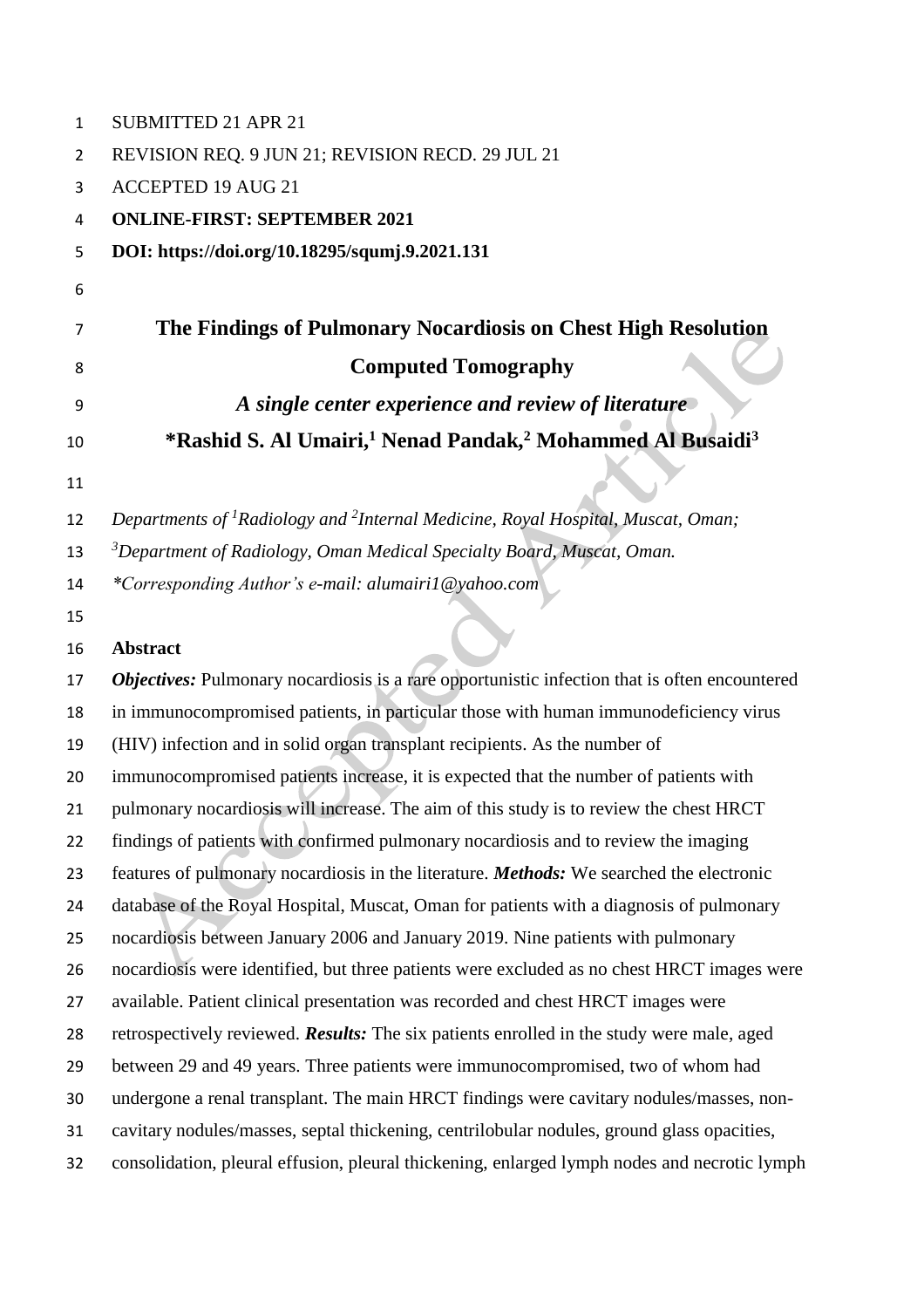| 33 | nodes. <i>Conclusion</i> : Pulmonary nocardiosis has various findings on chest CT. Most common       |
|----|------------------------------------------------------------------------------------------------------|
| 34 | are pulmonary nodules and masses. Awareness of these findings can help radiologists to               |
| 35 | suggest the diagnosis in the appropriate clinical settings.                                          |
| 36 | <b>Keywords:</b> Nodules; Masses; Lung Infections; Opportunistic Pathogen; Pulmonary                 |
| 37 | Nocardiosis; Computed Tomography.                                                                    |
| 38 |                                                                                                      |
| 39 | <b>Advances in Knowledge</b>                                                                         |
| 40 | The findings of this study demonstrate that pulmonary nocardiosis can have different                 |
| 41 | findings on chest CT including pulmonary nodules, masses and consolidation.                          |
| 42 |                                                                                                      |
| 43 | <b>Application to Patient Care</b>                                                                   |
| 44 | This study highlights the most common findings of pulmonary nocardiosis on chest                     |
| 45 | HRCT. This can help to establish early diagnosis and to start treatment without delay.               |
| 46 |                                                                                                      |
| 47 | <b>Introduction</b>                                                                                  |
| 48 | Nocardiosis is a rare infection caused by a group of aerobic, weekly staining Gram-positive          |
| 49 | and partially acid-fast bacteria called Nocardia, which is found in the water, dust, soil,           |
| 50 | stagnant matter and decaying vegetation. <sup>1</sup>                                                |
| 51 |                                                                                                      |
| 52 | Humans contract a <i>Nocardia</i> infection mainly by inhalation or direct inoculation through the   |
| 53 | skin. The most susceptible people to nocardiosis are immunocompromised patients, in                  |
| 54 | particular patients with impaired cell immunity such as patients with human                          |
| 55 | immunodeficiency virus (HIV) infection and solid organ transplant recipients. Approximately          |
| 56 | one third of nocardiosis cases occur in immunocompetent patients. <sup>2-4</sup> With the increasing |
| 57 | number of immunocompromised patients, the number of patients suffering from nocardiosis              |
| 58 | might increase as well. <sup>5</sup>                                                                 |
| 59 |                                                                                                      |
| 60 | Clinically, patients with pulmonary nocardiosis present with non-specific symptoms such as           |
| 61 | fever, dyspnoea and productive cough, making the clinical diagnosis difficult. If the correct        |
| 62 | diagnosis could be made early, patients can be started on treatment without delay. This would        |
| 63 | prevent the dissemination of the infection to the other parts of the body, especially to the         |
| 64 | brain, which its associated high mortality rate. <sup>6,7</sup> Therefore, immediate diagnosis and   |
| 65 | treatment of pulmonary nocardiosis is essential to decrease disease morbidity and mortality.         |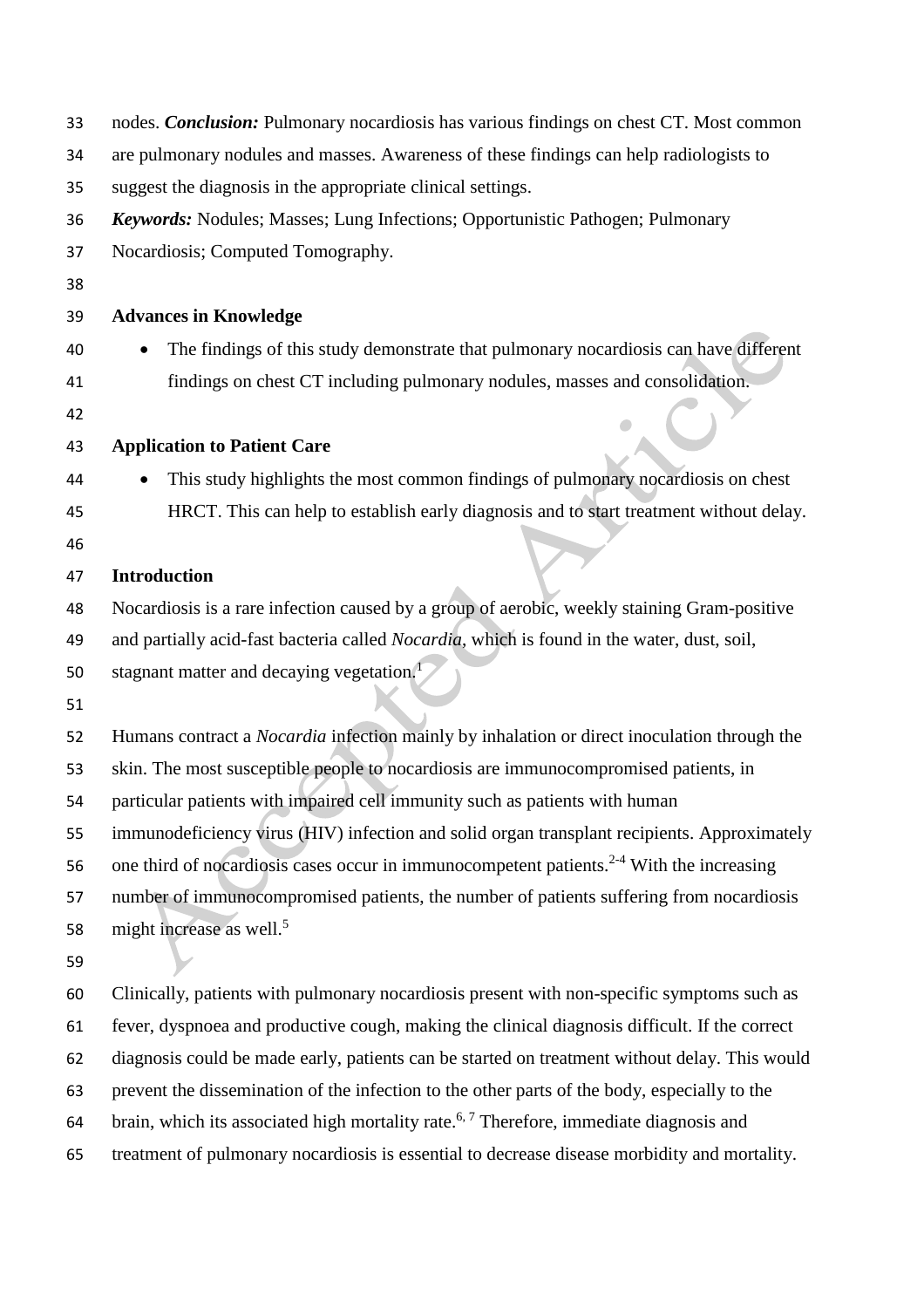- In the literature, there have been few studies on pulmonary HRCT findings in patients with 68 pulmonary nocardiosis.<sup>2, 8-15</sup> Therefore, the aim of this study was to review the chest HRCT findings in pulmonary nocardiosis and to compare our findings with published studies in the literature. **Patients and Methods** The Scientific Research Committee of The Royal Hospital, Muscat, Oman has approved this retrospective single institution study and waived informed consent. We searched The Royal Hospital database for patients with a confirmed diagnosis of pulmonary nocardiosis that were treated between January 2006, and January 2019. We identified nine patients with pulmonary nocardiosis, but three patients were excluded as they did not have chest computed tomography (CT). Clinical presentations at presentation and related medical history were documented. The HRCT images were reviewed by a cardiothoracic radiologist with 10 years of experience. The chest HRCT were evaluated for consolidation, centrilobular nodules, nodules/masses, ground-glass opacities, interlobular septal thickening, bronchial wall thickening, cavitation, enlarged hilar/mediastinal lymph node(s) (defined as a short diameter >1 cm) and pleural thickening/effusion. Extrathoracic findings were also recorded if present. The chest HRCT findings were defined according to the Glossary of terms for thoracic imaging proposed by 88 the Fleischner Society.<sup>16</sup>
- 

## **Results**

# *Clinical features*

 We analysed six patients with pulmonary nocardiosis. All of them were male aged between 93 29 and 49 years (mean age:  $40.5$ , SD  $\pm$ 11 years). Three patients were immunocompromised, two of whom had undergone a renal transplant and one was on corticosteroids. Of the immunocompetent patients, one had bronchiectasis and one had gastrobronchial fistula as a complication of gastric sleeve surgery. All patients had respiratory symptoms, including fever 97 (n = 6, 100%) and cough (n = 5, 83.3%), sputum production (n = 3, 50%), dyspnoea (n = 3, 50%) and chest pain (n = 3, 50%).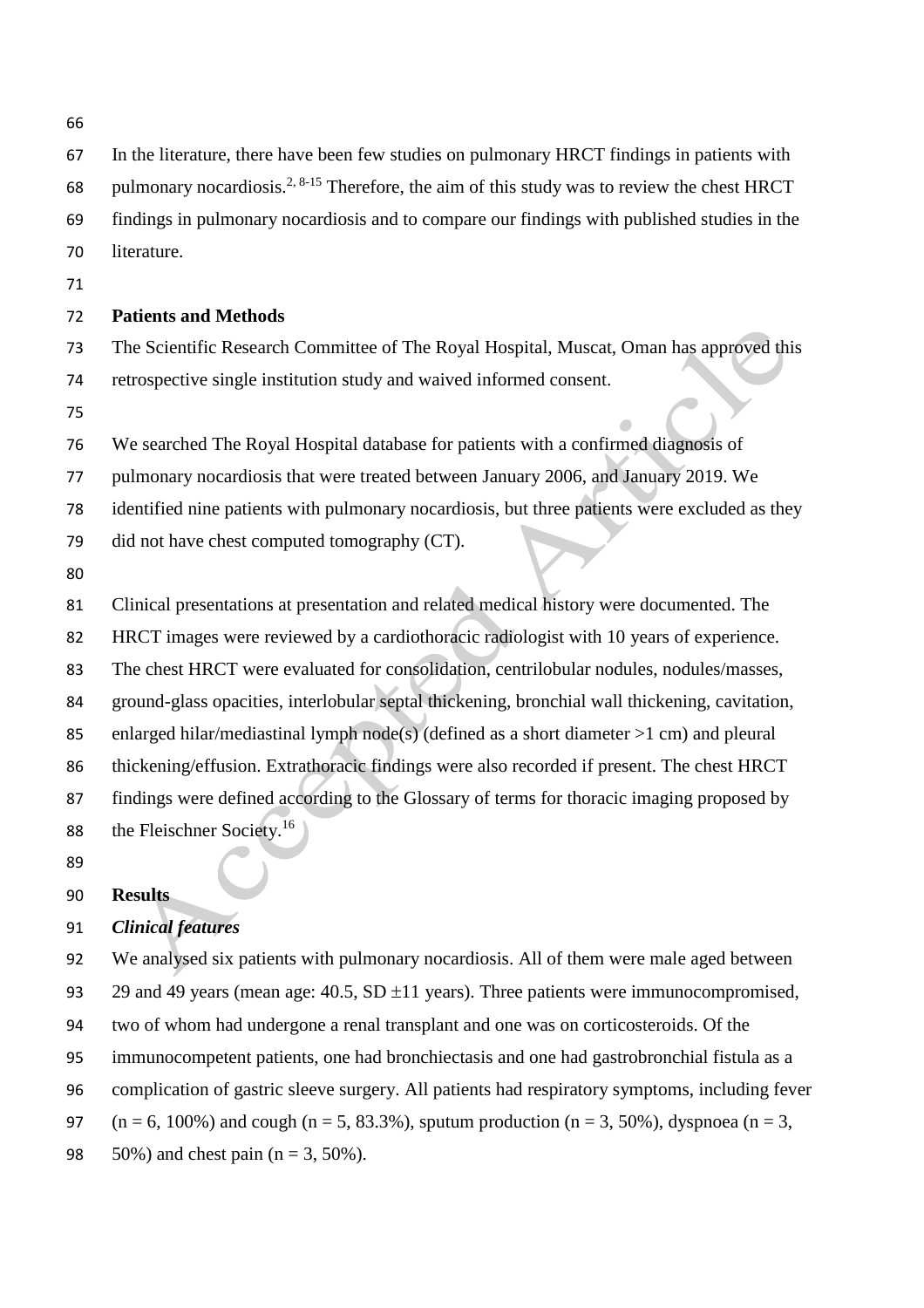### *CT finings*

- The most common CT findings were cavitary nodules/masses (N=4, 66.7%) (Figure 1 A, B),
- non-cavitary nodules/masses (N=3, 50%) (Figure 1C, Figure 2,), septal thickening (N=4,
- 103 66.7%), centrilobular nodules (N=3, 50%), ground glass opacities (N=2, 33.3%) and
- consolidation (N=1, 16.7%) (Figure 1 D). Four patients (66.7%) had enlarged lymph nodes,
- two of whom had necrotic lymph nodes (Figure 3).
- 

#### **Discussion**

- Nocardiosis is a rare disease that frequently affects immunocompromised patients, especially
- patients with impaired cellular immunity related to HIV infection and solid organ
- transplantation. However, approximately one third of patients with nocardiosis are
- immunocompetent, which is concordant with our study where three out of six enrolled
- 112 patients were immunocompetent  $3, 17, 18$
- 

 Pulmonary nocardiosis accounts for approximately 73-77% of *Nocardia* infection, and 115 usually occurs through direct inhalation of *Nocardia* species.<sup>18</sup> Patients with pulmonary nocardiosis usually have non-specific symptoms, making the clinical diagnosis difficult. The definitive diagnosis is usually based on histopathologic examination and/or culture, which are time-consuming. However, difficulty in isolation and the slow growth of *Nocardia* delay the diagnosis and the initiation of the appropriate treatment. This can lead to disease 120 dissemination and increase the morbidity and mortality related to the disease.<sup>2, 6, 7</sup>

 Various HRCT findings have been reported in the literature, including consolidation with or without cavitation, cavitary and noncavitary pulmonary nodules/masses ground glass opacities, centrilobular nodules interlobular septal thickening, a crazy paving pattern, pleural effusion and chest wall extension. Table 2 summarises the studies with more than two cases 126 that reviewed the radiological features of pulmonary nocardiosis since  $1995<sup>2, 8-11, 13-15</sup>$  The results of these studies show that the most common HRCT findings are nodules/masses with 128 or without cavitation. The largest study by Balckmon et al.<sup>14</sup> looked at 53 patients with pulmonary nocardiosis; the most common findings by chest CT were airspace disease and nodules. Oszoyoglu et al.<sup>11</sup> analysed seven cases of pulmonary nocardiosis after lung transplantation and found that the most common chest HRCT finding was pulmonary nodules, seen in 71% of the patients. Sato et al.<sup>10</sup> reported HRCT findings of 18 patients with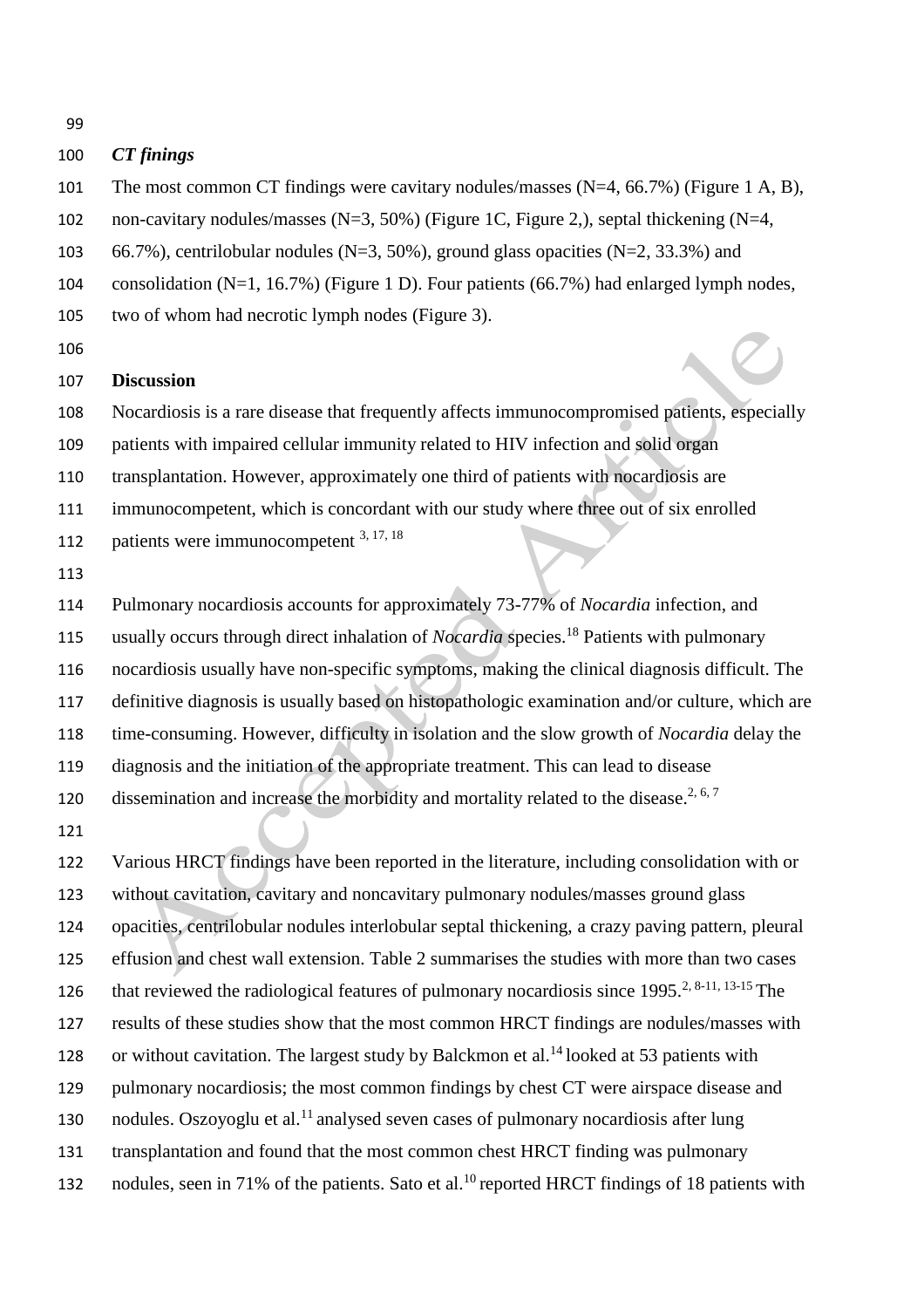pulmonary nocardiosis and found that 94.4% patients had a nodule or mass, 77.8 % had 134 ground-glass opacity and 77.8% had interlobular septal thickening. Tsujimoto et al.<sup>9</sup> found that ground glass opacity and septal thickening were the most common findings seen in 85.7% of the patients, followed by bronchial wall thickening and crazy paving seen in 71.4% 137 of the cases. Mehrian et al.<sup>15</sup> analysed 25 patients and found that the most common HRCT findings were pulmonary nodules (96%) and consolidation (76%). More recently, Liu et al.<sup>2</sup> described nine patients with pulmonary nocardiosis and found that eight of them had consolidation, of which three had cavitation and six had masses/nodules, of which three had cavitation.

 In our study, the most common CT findings of pulmonary nocardiosis were lung nodules/masses, of which four showed cavitation. Four patients had septal thickening and three had centrilobular nodules. Our findings are similar to what has been reported in the literature, however we have noted necrotic lymph nodes in two patients (Figure3 B), a

finding that has not been reported in the literature before.

 The differential diagnosis for pulmonary nocardiosis includes other causes of lung consolidation, cavitation and nodules such as other infections, vasculitis and malignancy. Pulmonary actinomycosis is a lung infection that can have similar radiological findings as pulmonary nocardiosis. However, patients with actinomycosis are usually immunocompetent who have poor dentition and they are at a higher risk of aspirating infected oropharyngeal secretions. Pulmonary tuberculosis is another pulmonary infection that can present with cavitation. However, cavitation in pulmonary tuberculosis tends to involve the apical segments of the upper lobes and the superior segments of the lower lobes, and there are usually associated tree-in-bud nodules. In the clinical sitting of pulmonary infection, nocardiosis should be considered in the differential diagnosis of pulmonary nodules and 159 masses.

#### **Conclusion**

Pulmonary nocardiosis is a rare infection that commonly occurs in patients with impaired

cell-mediated immunity, but can be also seen in immunocompetent patients. On the chest

HRCT, pulmonary nocardiosis has a wide spectrum of findings, most commonly lung

nodules/masses with or without cavitation. In the appropriate clinical setting, the radiologist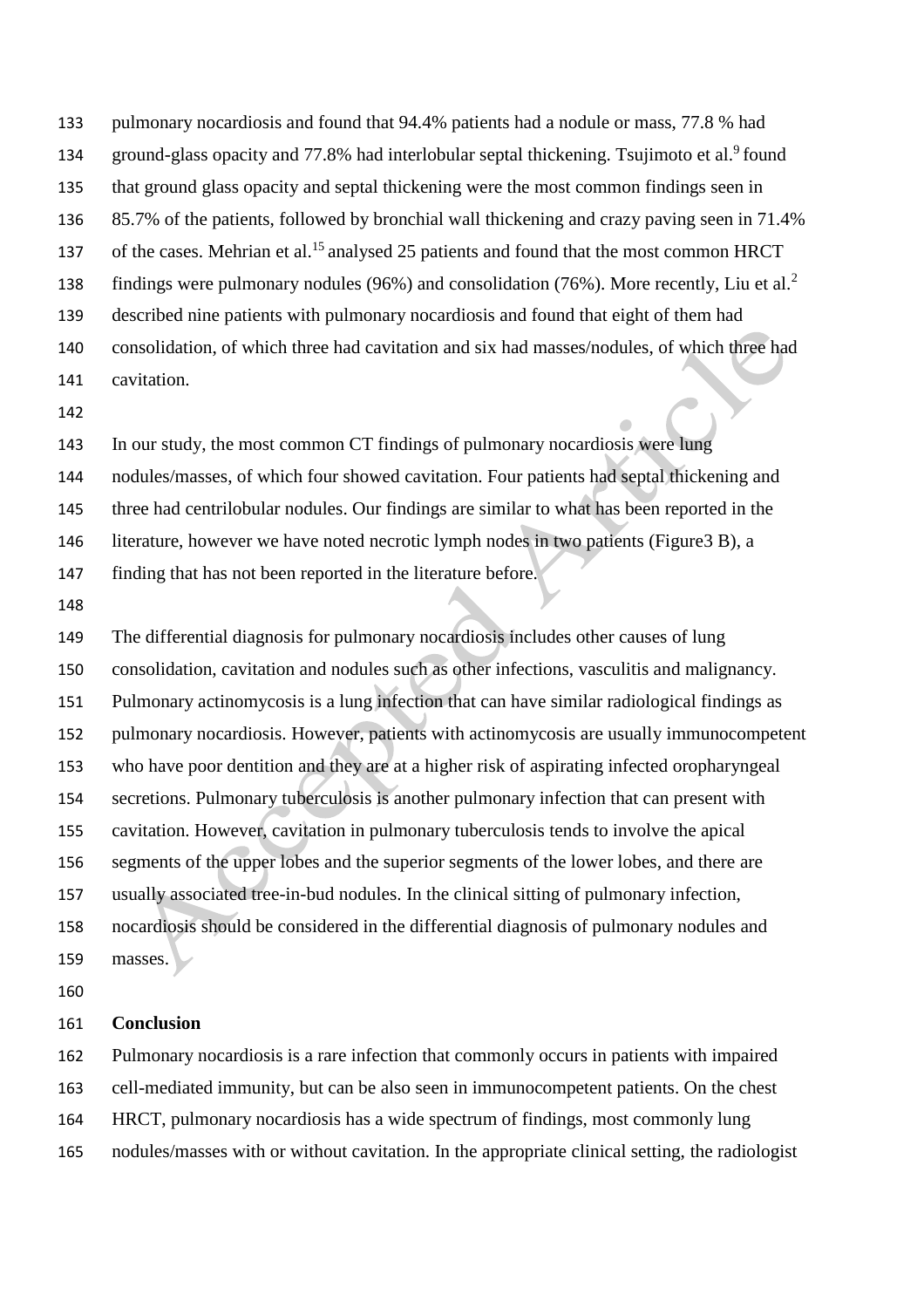should include pulmonary nocardiosis in the differential diagnosis of pulmonary nodules and

masses.

- **Authors' Contribution**
- RU supervised the work and drafted the manuscript. NP reviewed and edited the manuscript.
- MB collected the data and revised the manuscript. All authors approved the final version of
- the manuscript.
- 

### **Conflict of Interest**

- The authors declare no conflicts of interest.
- 
- **Funding**
- No funding was received for this study.
- 

## **References**

- 1. McNeil MM, Brown JM. The medically important aerobic actinomycetes:
- epidemiology and microbiology. Clin Microbiol Rev. 1994;7(3):357-417 DOI:
- 10.1128/cmr.7.3.357.

 2. Liu B, Zhang Y, Gong J, Jiang S, Huang Y, Wang L, et al. CT findings of pulmonary nocardiosis: a report of 9 cases. J Thorac Dis. 2017;9(11):4785-90 DOI:

- 10.21037/jtd.2017.09.122.
- 3. Lederman ER, Crum NF. A case series and focused review of nocardiosis: clinical

and microbiologic aspects. Medicine (Baltimore). 2004;83(5):300-13 DOI:

10.1097/01.md.0000141100.30871.39.

4. Beaman BL, Burnside J, Edwards B, Causey W. Nocardial infections in the United

States, 1972-1974. J Infect Dis. 1976;134(3):286-9 DOI: 10.1093/infdis/134.3.286.

5. Filice GA. Nocardiosis in persons with human immunodeficiency virus infection,

transplant recipients, and large, geographically defined populations. J Lab Clin Med.

2005;145(3):156-62 DOI: 10.1016/j.lab.2005.01.002.

- 6. Wang HK, Sheng WH, Hung CC, Chen YC, Lee MH, Lin WS, et al. Clinical
- characteristics, microbiology, and outcomes for patients with lung and disseminated
- nocardiosis in a tertiary hospital. J Formos Med Assoc. 2015;114(8):742-9 DOI:

10.1016/j.jfma.2013.07.017.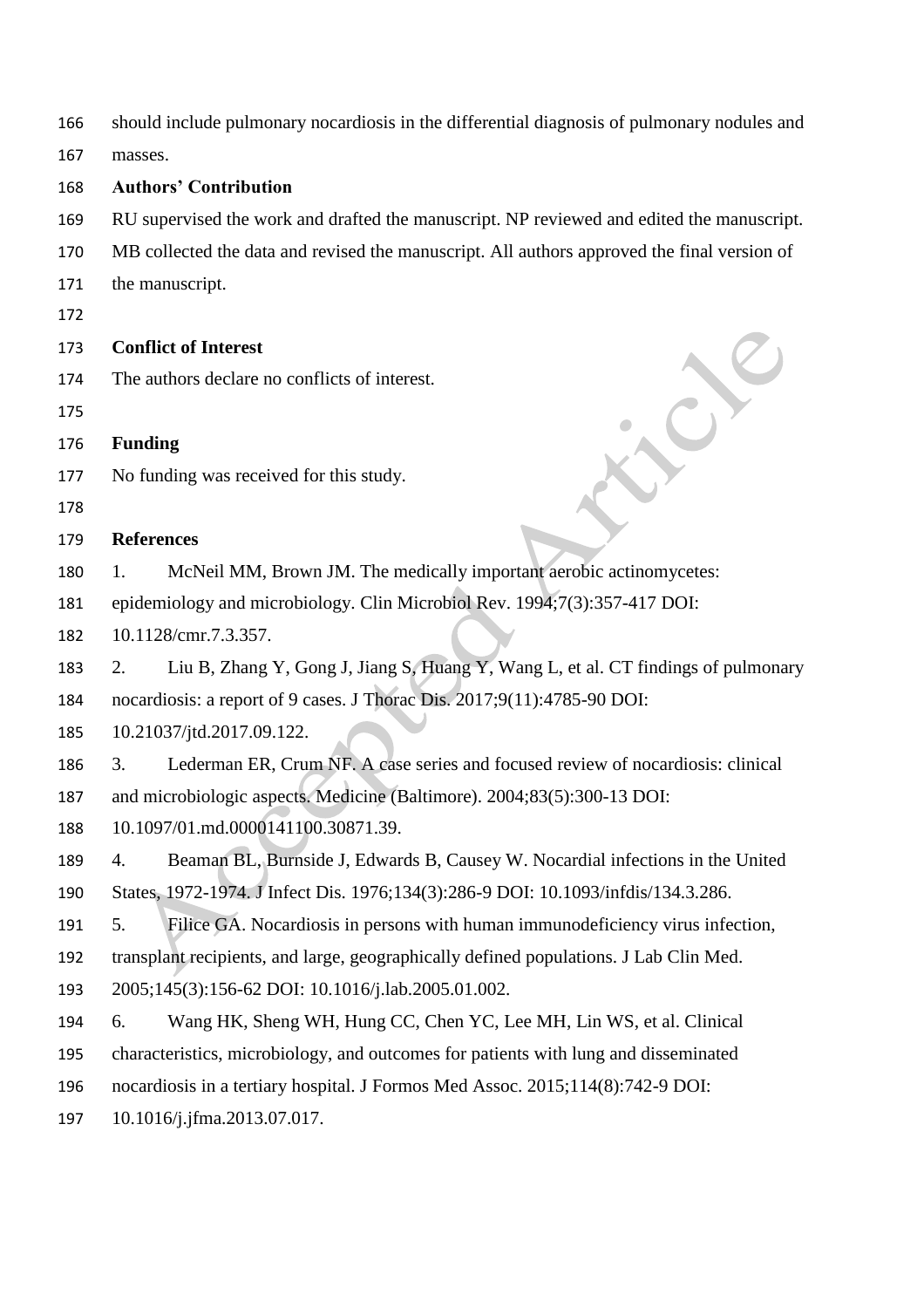- 7. Husain S, McCurry K, Dauber J, Singh N, Kusne S. Nocardia infection in lung transplant recipients. J Heart Lung Transplant. 2002;21(3):354-9 DOI: 10.1016/s1053- 2498(01)00394-1.
- 8. Yoon HK, Im JG, Ahn JM, Han MC. Pulmonary nocardiosis: CT findings. J Comput Assist Tomogr. 1995;19(1):52-5 DOI: 10.1097/00004728-199501000-00010.
- 9. Tsujimoto N, Saraya T, Kikuchi K, Takata S, Kurihara Y, Hiraoka S, et al. High-
- resolution CT findings of patients with pulmonary nocardiosis. J Thorac Dis. 2012;4(6):577-
- 82 DOI: 10.3978/j.issn.2072-1439.2012.11.07.
- 10. Sato H, Okada F, Mori T, Ono A, Nakayama T, Ando Y, et al. High-resolution
- Computed Tomography Findings in Patients with Pulmonary Nocardiosis. Acad Radiol.
- 2016;23(3):290-6 DOI: 10.1016/j.acra.2015.11.008.
- 11. Oszoyoglu AA, Kirsch J, Mohammed TL. Pulmonary nocardiosis after lung
- transplantation: CT findings in 7 patients and review of the literature. J Thorac Imaging.
- 2007;22(2):143-8 DOI: 10.1097/01.rti.0000213583.21849.5c.
- 12. Kanne JP, Yandow DR, Mohammed TL, Meyer CA. CT findings of pulmonary nocardiosis. AJR Am J Roentgenol. 2011;197(2):W266-72 DOI: 10.2214/ajr.10.6208.
- 13. Buckley JA, Padhani AR, Kuhlman JE. CT features of pulmonary nocardiosis. J
- Comput Assist Tomogr. 1995;19(5):726-32 DOI: 10.1097/00004728-199509000-00007.
- 14. Blackmon KN, Ravenel JG, Gomez JM, Ciolino J, Wray DW. Pulmonary
- nocardiosis: computed tomography features at diagnosis. J Thorac Imaging. 2011;26(3):224-
- 9 DOI: 10.1097/RTI.0b013e3181f45dd5.
- 15. Mehrian P, Esfandiari E, Karimi MA, Memari B. Computed tomography features of
- pulmonary nocardiosis in immunocompromised and immunocompetent patients. Pol J
- Radiol. 2015;80:13-7 DOI: 10.12659/PJR.892042.
- 16. Hansell DM, Bankier AA, MacMahon H, McLoud TC, Muller NL, Remy J.
- Fleischner Society: glossary of terms for thoracic imaging. Radiology. 2008;246(3):697-722
- DOI: 10.1148/radiol.2462070712.
- 17. Beaman BL, Beaman L. Nocardia species: host-parasite relationships. Clin Microbiol Rev. 1994;7(2):213-64 DOI: 10.1128/cmr.7.2.213.
- 18. Batista MV, Pierrotti LC, Abdala E, Clemente WT, Girao ES, Rosa DR, et al.
- Endemic and opportunistic infections in Brazilian solid organ transplant recipients. Trop Med
- Int Health. 2011;16(9):1134-42 DOI: 10.1111/j.1365-3156.2011.02816.x.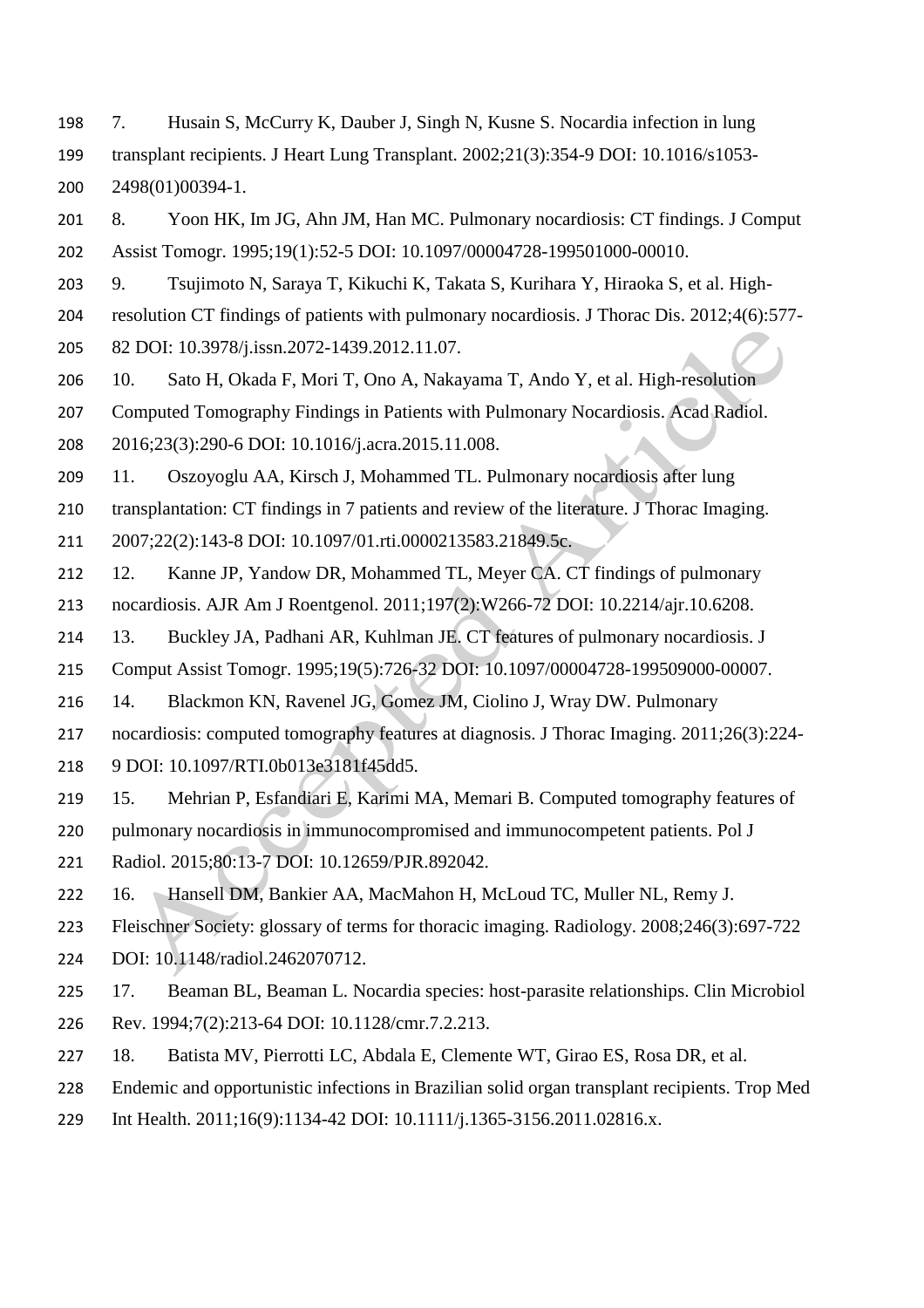